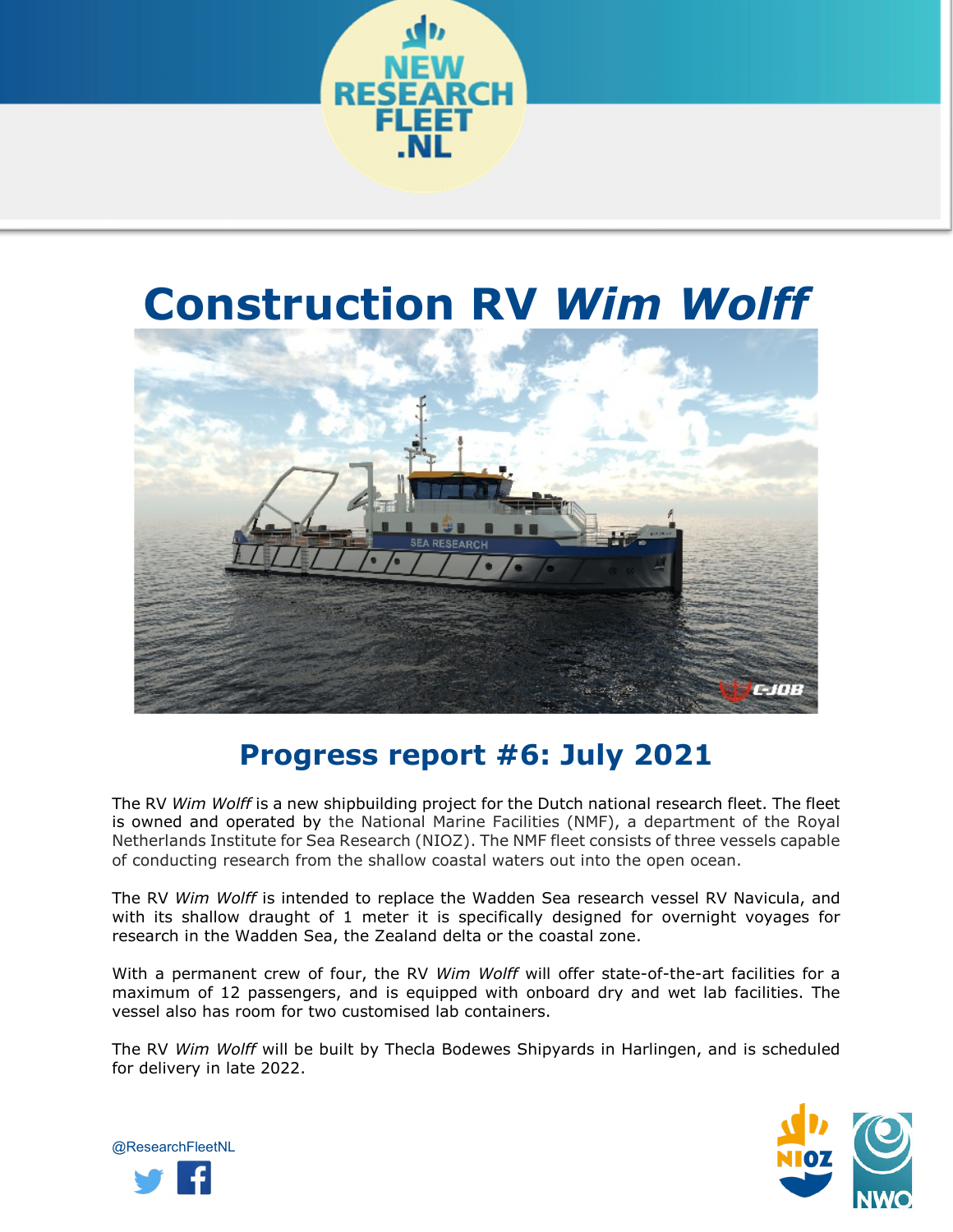

## **Model tests at MARIN**

The results of the speed tests conducted for the RV *Wim Wolff* by MARIN are in line with expectations: the installed power in the design is capable of achieving both the desired maximum speed and cruising speed.

It is therefore clear that the current design need not be adjusted.



*Model of the RV Wim Wolff before sea handling testing. ©MARIN*

The institute is now preparing model tests for sea handling to study the influence of wind on the superstructure and waves on course and drift.

MARIN has built a self-propelled model for this purpose, and has reserved time slots in its basins for early August.

The results of these sea handling tests must be positive before construction can begin on the hull. Shipbuilder Dijkstra plans on beginning construction on the hull in late August.

Everything is running according to schedule at the moment, but there is little margin for unforeseen delays.



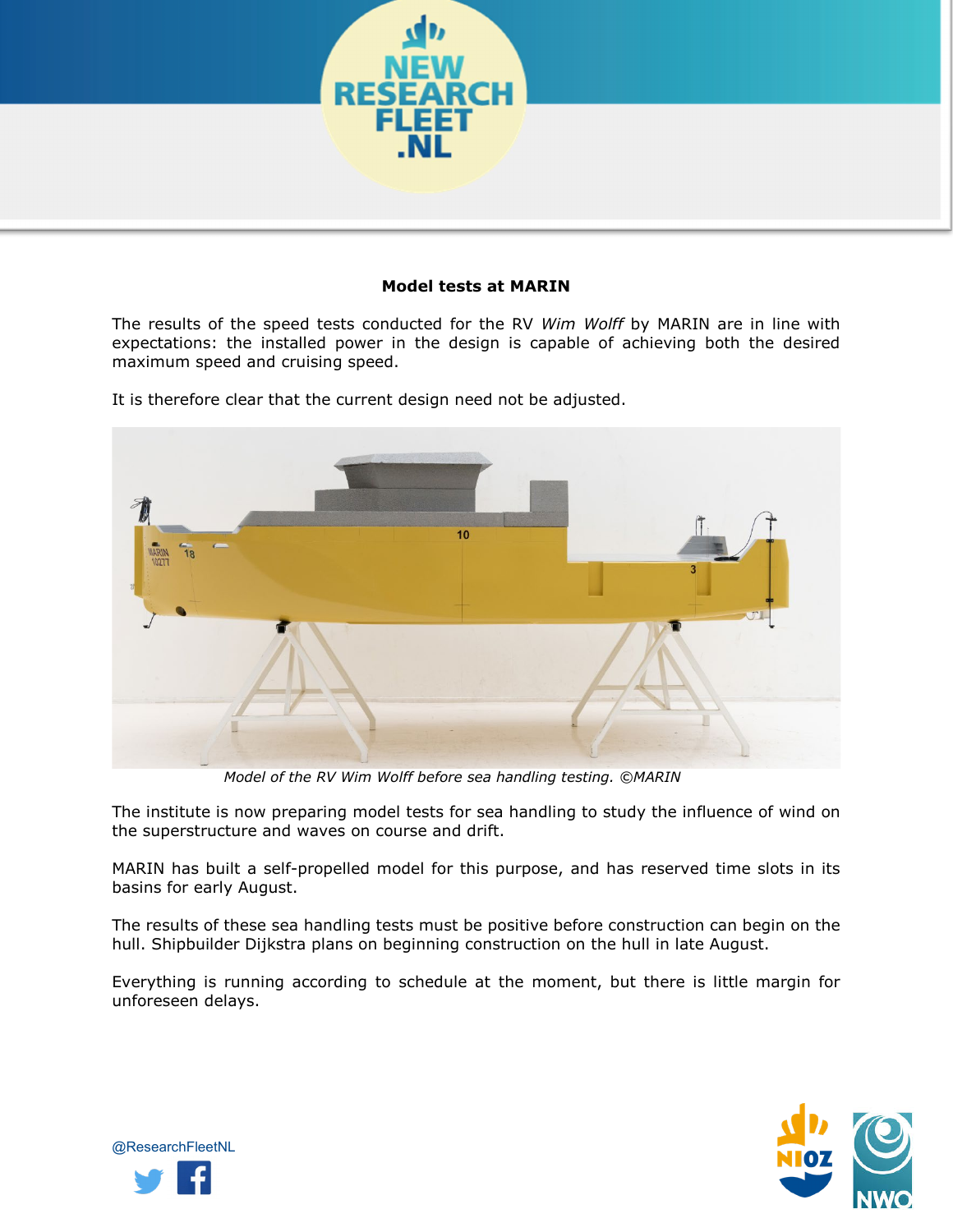

### **Ferry box**

One major scientific innovation on board the RV *Wim Wolff* is the installation of a 'ferry box'; an automated system for the continuous measurement, display and storage of various water parameters.



*Schematic diagram of the working of the fully automated ferry box.*

The system uses several integrated sensors to measure water salinity, temperature, oxygen content, chlorophyl, turbidity, pH and nutrients.

The ferry boxes are increasingly installed aboard research vessels, and offer the flexibility for future expansions.

The main suppliers are the German firms 4H Jena Engineering and SubCtech.

Over the next few weeks, the builder will compare estimates from both companies before deciding on a supplier.